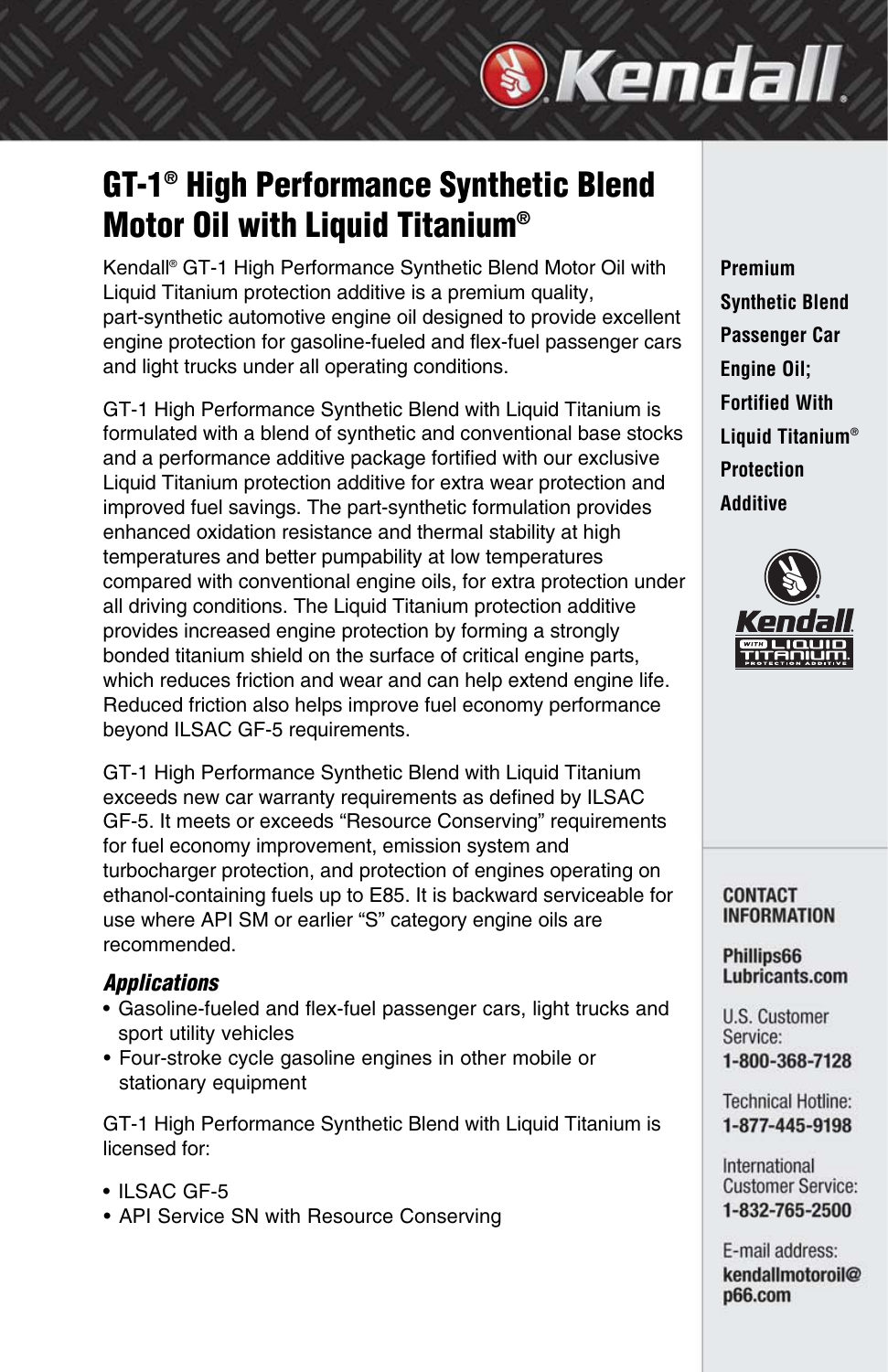# *Mendall*

GT-1 High Performance Synthetic Blend with Liquid Titanium meets or exceeds the requirements of:

- Chrysler MS-6395 (Rev. T) (SAE 5W-20, 5W-30, 10W-30)
- Ford WSS-M2C945-A (SAE 5W-20), WSS-M2C946-A (SAE 5W-30)
- GM6094M (obsolete specification)

### *Features/Benefits*

- Exceeds ILSAC GF-5 requirements for new cars under warranty
- Part-synthetic formulation provides enhanced performance benefits compared with conventional engine oils
- Exclusive Liquid Titanium® protection additive provides extra wear protection and improved fuel economy
- Excellent resistance to viscosity and thermal breakdown at high temperatures
- Protects against sludge and varnish formation
- Protects against rust and bearing corrosion
- Low volatility for reduced oil consumption
- Excellent low-temperature pumpability for protection during cold starts
- Highly resistant to foaming
- Formulated to protect turbochargers and emission control system catalysts
- Formulated for use in vehicles operating on ethanol-containing fuels up to E85

Typical properties are average values only and do not constitute a specification. Minor variations that do not affect product performance are to be expected during normal manufacture, and at different blending locations. Product formulations are subject to change without notification.